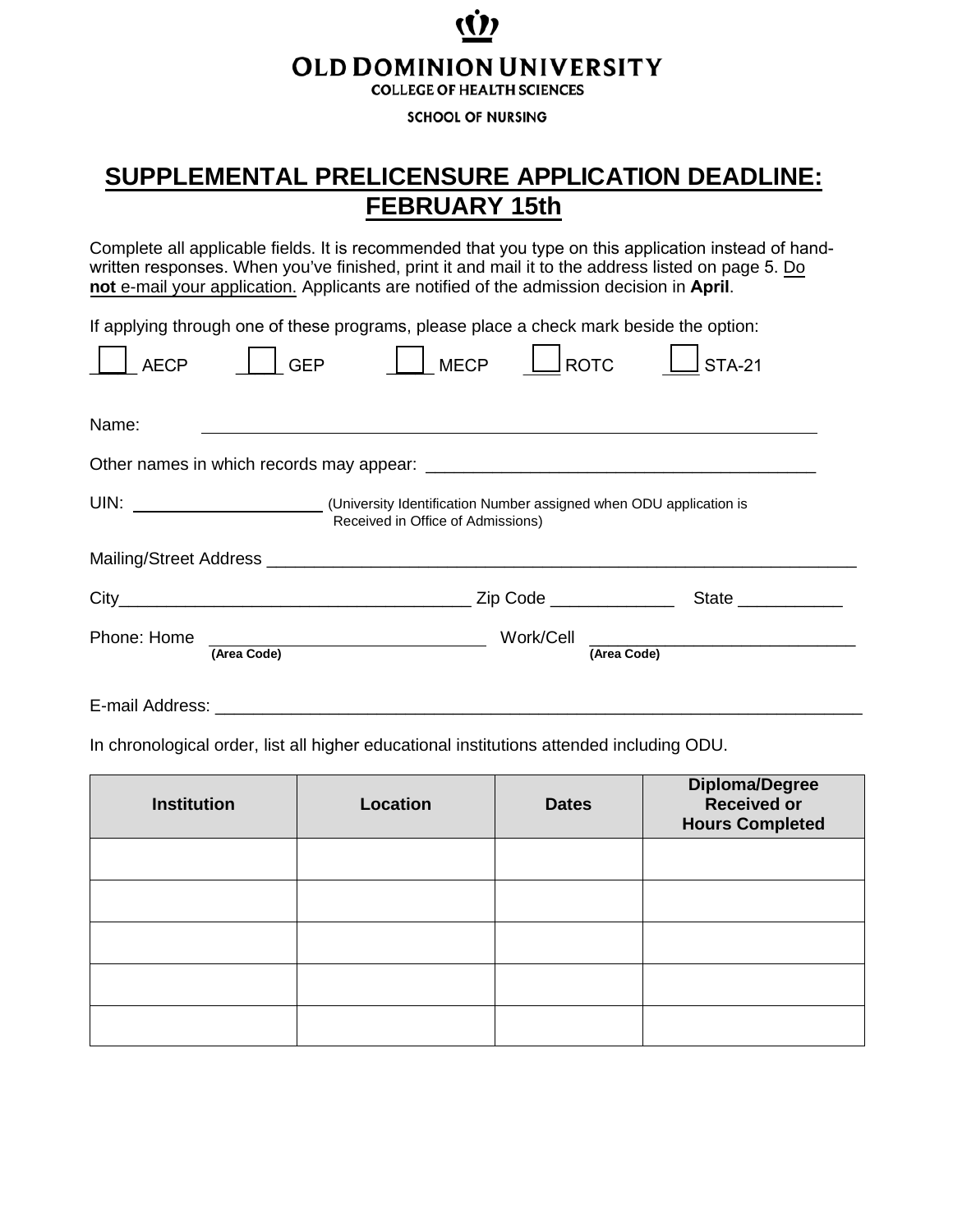**Prerequisite Courses.** Please indicate the grades you received in the following prerequisite courses. **NOTE: All of these courses must be completed prior to the February 15th application deadline.** If you are attaching multiple transcripts, please indicate from which institution you earned the credits. \*\*Automatically satisfied by previous **Bachelor's** degree.

| <b>Prerequisite Course</b>     | <b>Grade</b> | <b>Institution</b> |
|--------------------------------|--------------|--------------------|
| <b>ENGL 110C**</b>             |              |                    |
| (Written Communication I)      |              |                    |
| <b>STAT 130M</b>               |              |                    |
| (Elementary Statistics)        |              |                    |
| <b>PSYC 203S</b>               |              |                    |
| (Lifespan/Developmental        |              |                    |
| Psychology)                    |              |                    |
| <b>SOC 201S</b>                |              |                    |
| (Introduction to Sociology)    |              |                    |
| <b>CHEM 105N/106N,</b>         |              |                    |
| <b>OR CHEM 121N/122N</b>       |              |                    |
| (College Chemistry with Lab)   |              |                    |
| <b>BIOL 103</b>                |              |                    |
| (Microbiology/Bacteriology)    |              |                    |
| <b>BIOL 250 or BIOL 240</b>    |              |                    |
| (Human Anatomy & Physiology I) |              |                    |

**Additional Prerequisite Requirement:** The following course must be completed prior to the start of ODU's BSN program in the fall. Please enter the status of the course (Completed, In Progress, or Planned) and from which institution you plan to earn the credits.

| <b>Additional Prerequisite</b><br><b>Course</b><br>(Must be completed prior to fall<br>start) | <b>Status</b> | <b>Institution</b> |
|-----------------------------------------------------------------------------------------------|---------------|--------------------|
| <b>BIOL 251 or BIOL 241</b><br>(Human Anatomy & Physiology II)                                |               |                    |

**General Education Requirements:** The following courses must be completed prior to the start of ODU's BSN program in the fall. Please enter the status of each course (Completed, In Progress, or Planned). If you have completed or will complete an Associate's Degree from a VCCS institution, or a Bachelor's Degree, prior to the start of ODU's BSN program in the fall, list Prior Degree. If you are planning to complete the course before the start of the program, indicate where you plan to take the course. \*Automatically satisfied by Associates of Arts or Associates of Science degree from VCCS institutions. \*\*Automatically satisfied by previous bachelor's degree. \*\*\*Foreign language may be satisfied by Associates degree, Bachelor's degree, or completion of three years of one language or two years of two languages in high school. If you completed foreign language in high school, be sure to submit official transcripts to ODU Office of Admissions.

| <b>Course</b>                     | <b>Status</b> | <b>Institution</b> |
|-----------------------------------|---------------|--------------------|
| <b>ENGL 211C **</b>               |               |                    |
| (Written Communication Skills II) |               |                    |
| <b>GEN ED Literature*</b>         |               |                    |
| (ENGL 112L, 114L, FLET 100L or    |               |                    |
| LIT 1 REQ                         |               |                    |
| <b>Foreign Language I ***</b>     |               |                    |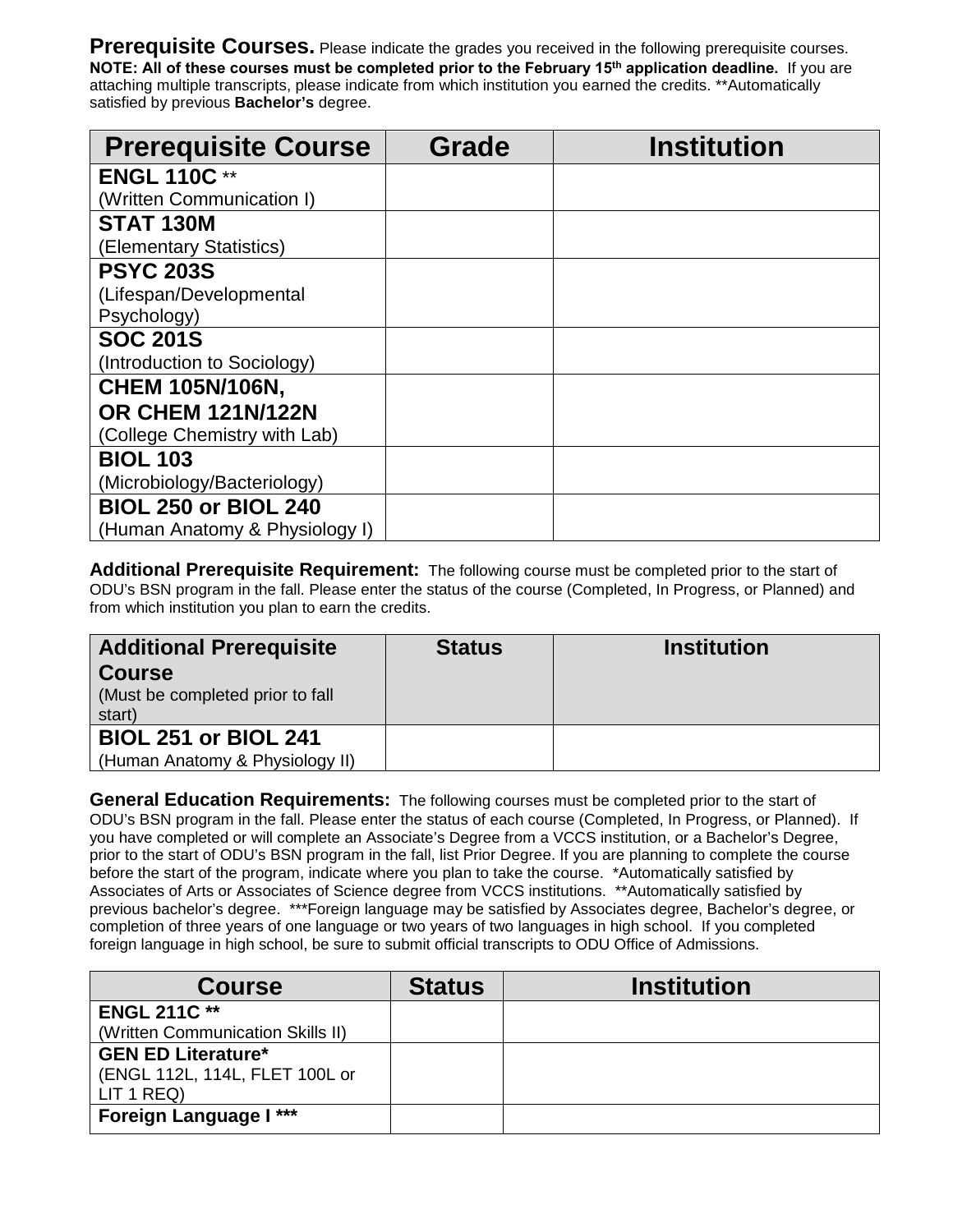| Foreign Language II ***                                                                                                                                                                                                                                                                                    |  |
|------------------------------------------------------------------------------------------------------------------------------------------------------------------------------------------------------------------------------------------------------------------------------------------------------------|--|
| <b>GEN ED Human Creativity*</b><br>(ARTH 121A, ARTS 122A,<br>COMM/THEA 270A, THEA 241A,<br><b>MUSC 264A, DANC 185A, HC</b><br>1REQ)                                                                                                                                                                        |  |
| <b>GEN ED Interpreting the Past *</b><br>(HIST 100H, HIST 101H, HIST 102H,<br>HIST 103H, HIST 104H, HIST 105H,<br>INTP 1 REQ)                                                                                                                                                                              |  |
| <b>GEN ED Philosophy*</b><br>(PHIL 110P, PHIL 120P, PHIL 230E,<br>PHIL 250E, PHIL 303E, PHIL 344E,<br>PHIL 345E, PHIL 441E, PHIL 442E,<br>PL or EL 1 REQ)                                                                                                                                                  |  |
| <b>GEN ED Impact of Technology*</b><br>(1 Class in COMM 372T or CS 300T*<br>or DNTH 440T or EET 370T* or<br>ENGL 307T* or GEOG 306T or<br>HIST 300T* or 304T* or 386T* or<br>389T or IT 360T or MUSC 335T or<br>PHIL 383T* or POLS 350T or<br>SCI 302T or STEM 110T or 370T* or<br>WMST 390T or ITL 1 REQ) |  |

**Elective Credits:** 5 Additional Elective Credits in College Level Coursework.

The 5 credits are either completed or planned.

**Upper Division General Education Requirement**: The Upper Division requirement must be completed prior to the start of ODU's BSN program in the fall. If you have completed a **Bachelor's Degree** prior to the start of ODU's BSN program in the fall, select Prior Degree. The default upper-division general education requirement is **Option D**.

#### \_\_\_\_\_ Prior **Bachelor's Degree or higher**

\_\_\_\_\_ Minor, Interdisciplinary Minor, or Second Major.

\_\_\_\_\_ Option D (Completion of 6 credits of 300-400 level courses outside the College of Health Sciences).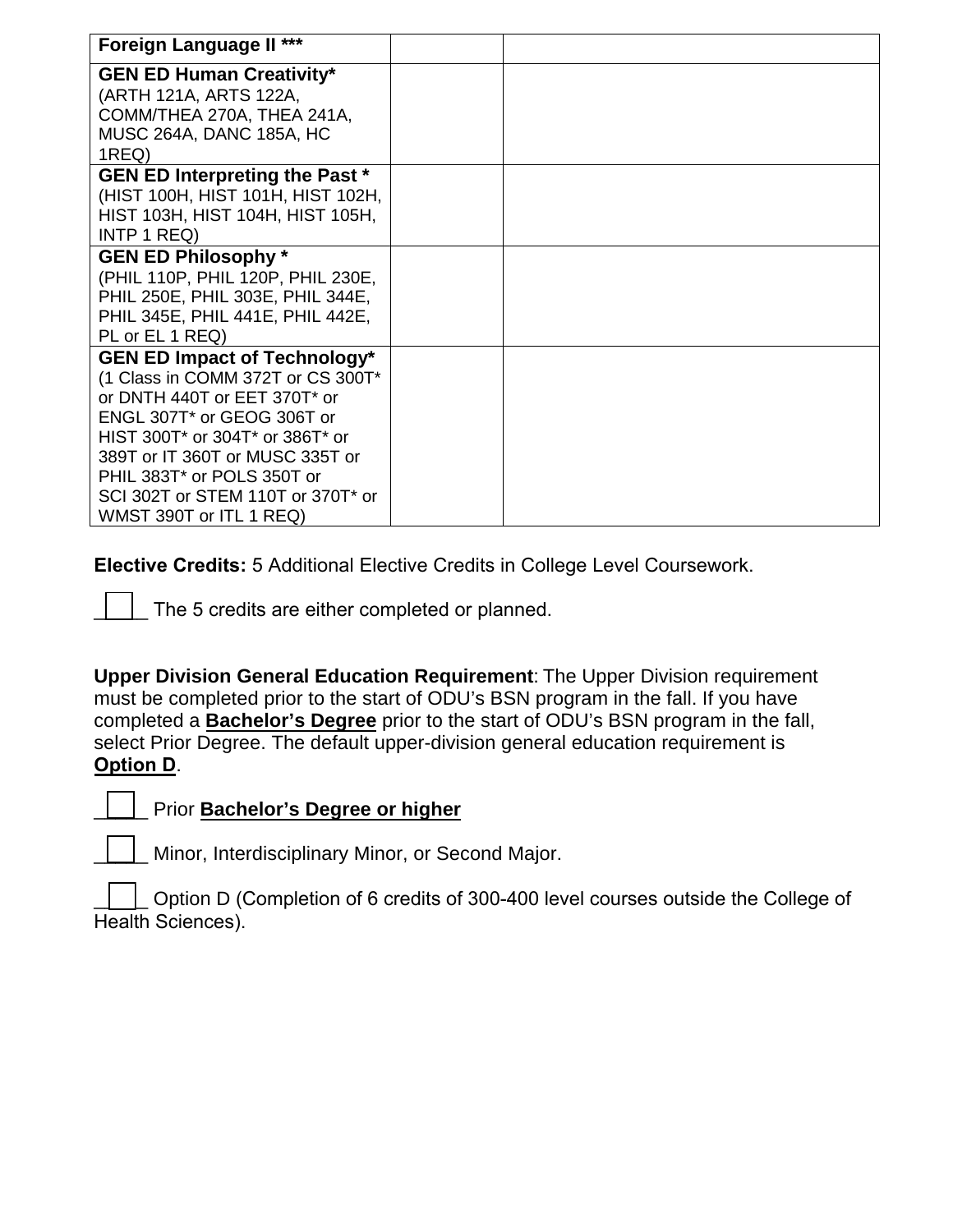## **OLD DOMINION UNIVERSITY COLLEGE OF HEALTH SCIENCES**

**SCHOOL OF NURSING** 

### **Health Care Experience Verification Form**

| Please indicate if you have healthcare related experience.                           |
|--------------------------------------------------------------------------------------|
| Check one: CNA EMT LPN Navy Corpsman Army Medic                                      |
| Other __________________________                                                     |
| A copy of your license or certification must be attached to this form.               |
| I do not have a license but I was trained on the job or have volunteer experience at |
|                                                                                      |
|                                                                                      |
| I verify that I have worked _________________hours in this capacity.                 |
| My job responsibilities included:                                                    |
|                                                                                      |
|                                                                                      |
|                                                                                      |
|                                                                                      |
|                                                                                      |
| Supervisor's Signature                                                               |